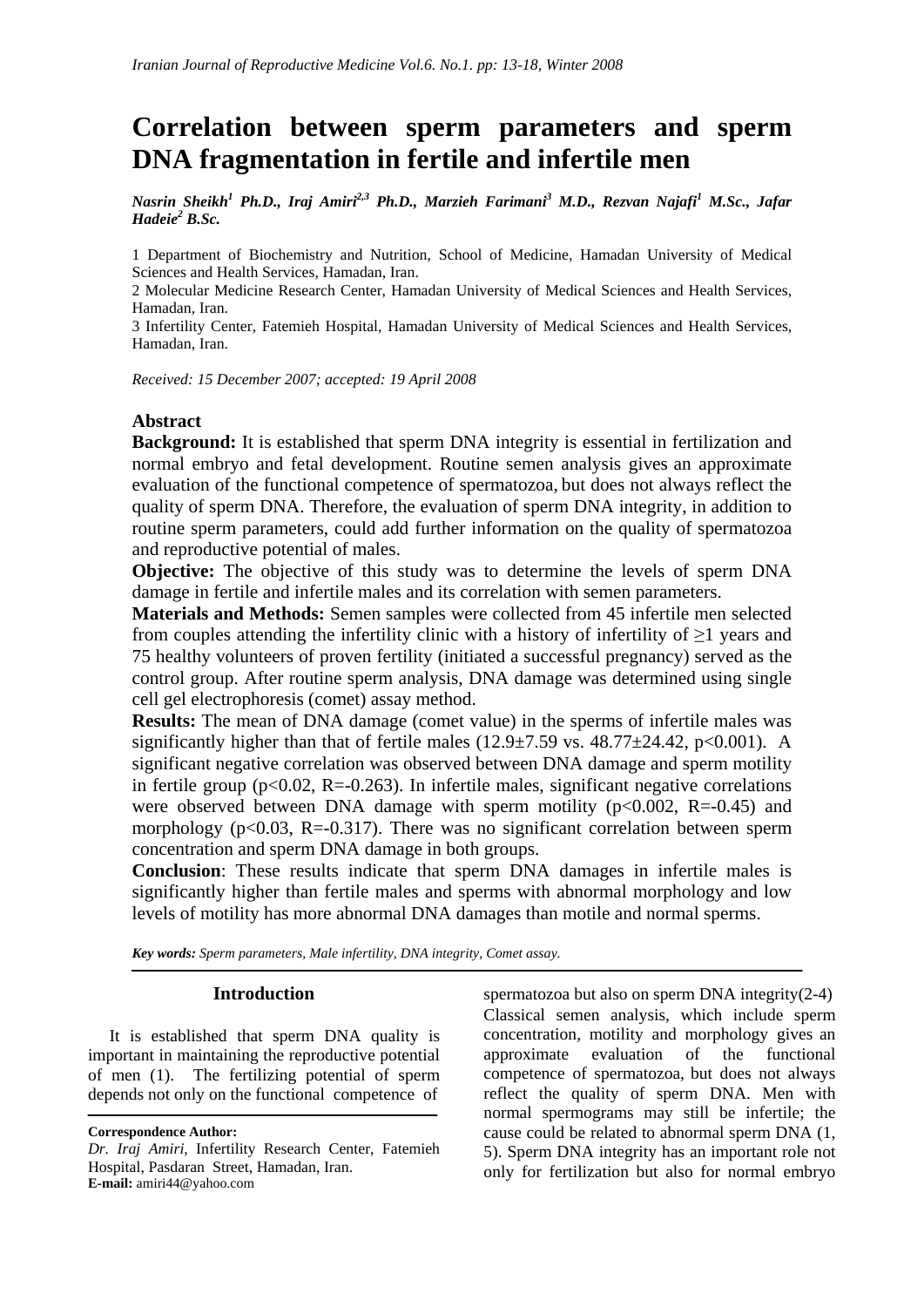and fetal development (6). Sperm with compromised DNA integrity, regardless of the degree of DNA damage, appear to have the capacity to fertilize oocytes at the same rate as normal sperm (1). However, the embryos produced by fertilization of an oocyte with DNA damaged sperm can not develop normally. Therefore, the evaluation of sperm DNA integrity, in addition to routine sperm parameters, could add further information on the quality of spermatozoa and improved predictive values could be obtained from validated sperm DNA fragmentation assays (7).

 A suitable sperm DNA integrity assay relies not only on its discriminative power to predict fertilization failure but also on its capacity to help clinicians in the choice of therapeutic procedures (7). A number of studies have investigated the relationship between human sperm DNA damage and semen parameters, such as concentration, morphology, and motility (8-16). In several different study populations, using different assays to measure DNA damage, investigators found associations between some semen parameters and sperm DNA integrity whereas several others did not find associations (17, 18).

 The most commonly used techniques to assess sperm DNA integrity are the TUNEL, Comet and sperm chromatin structure (SCSA) assays. Comet assay which was first described by Singh et al (19) is a sensitive technique that detects the presence of DNA strand breaks and alkali labile damages in the individual cells. The DNA fragments migrate towards the anode pole at the rate inversely proportional to the size of the fragment during electrophoresis.

 Before incorporating these methods into the clinical setting, to determine whether sperm DNA integrity measures are predictive of fertility endpoints, several researches are needed to establish a discriminating threshold value for DNA fragmentation in semen samples of fertile and infertile population. Also, more researches are needed to determine the relationship between semen parameters and DNA integrity.

 The objectives of this study were: 1) to examine the levels of sperm DNA damage by single cell gel electrophoresis (comet assay) in fertile and infertile males and 2) to determine the correlation of sperm DNA damage with semen parameters in fertile and infertile males (in men with proven fertility and men from couples consulting for infertility).

# **Materials and methods**

## **Study groups**

 The study was done on 45 infertile men selected from couples attending the infertility clinic with a history of infertility of  $\geq$ 1 years and 75 healthy volunteers of proven fertility (initiated a successful pregnancy) served as the control group. The study protocol was approved by the ethics committee of Hamadan University of Medical Sciences. Written informed consent was obtained from each participant.

## **Standard semen analysis**

 In all cases, after 2-6 days of sexual abstinence, semen samples were collected. All samples for evaluation, were allowed to liquefy for at least 30 minutes at 37°C and then evaluated for sperm concentration, motility, and morphology and leukocyte concentration according to the guidelines of the World Health Organization (WHO, 1999) guidelines (20). Morphology smears were scored using the Kruger's Strict Criteria (21). Sperm parameters were considered normal when sperm concentration was  $\geq$ 20×10<sup>6</sup>/ml, motility was  $\geq$ 50% and normal sperm forms were  $\geq$ 15%.

The exclusion criteria were the presence of  $< 10$  $\times$  10<sup>6</sup> / mL total motile spermatozoa in the original (post–liquefaction) sample, azoospermia and severe oligospermia. No subjects in either group were smokers, on medication, had a history of exposure to chemotherapy or radiation, or a varicocele.

#### **Single cell gel electrophoresis (comet) assay**

 In this study, the comet assay was performed using modification of Angelis method (22) in order to detect both single and double stranded breaks.

 Pre cleaned slide (ROTH, Germany) were dipped in a solution of 1.5 % ( $w/v$ ) normal melting point agarose (NMPA) in PBS, a coverslip was then placed on top, and allow solidifying at room temperature over night. The next day, coverslip was removed and 100 micro litter suspensions of spermatozoa in 1% (w/v) low melting point agarose (LMPA), at a concentration of  $1\times10^4$  cell/ mL, was pipetted on the slides and covered with a coverslip. The slides were allowed to solidify at 4° C for 5 min then the coverslip was gently removed, a 1% LMPA was used to form a third layer and slides were allowed to solidify at  $4^{\degree}C$  for at last 1 h. Then the slides with coverslip were removed and placed in cold lysis buffer (2.5 M NaCL, 100 mM EDTA, 10 mM Tris, 1% Triton X-100, 1% DMSO, and 10 mM Dithiothreitol [DDT]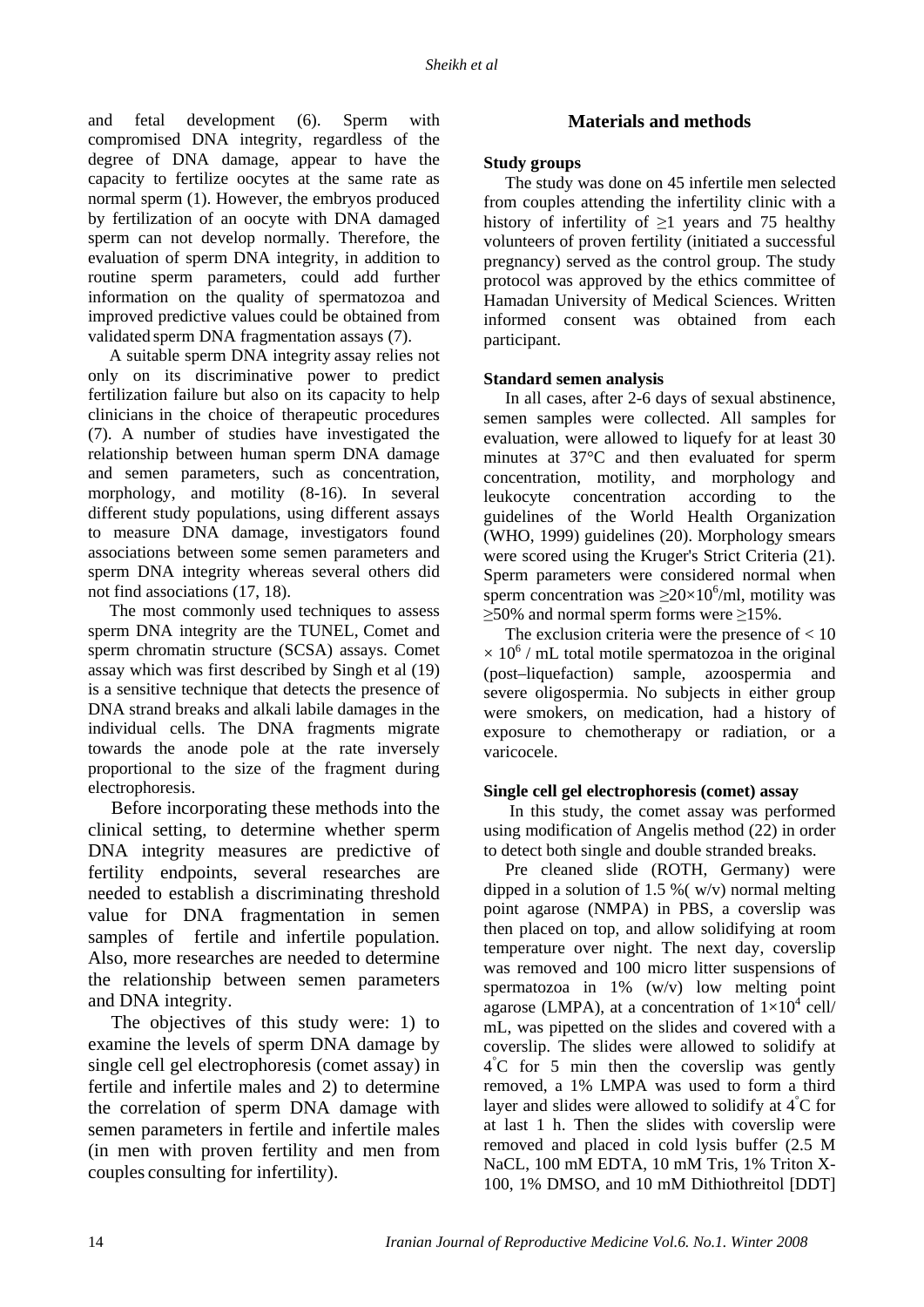at a PH of 10) for 30 min at  $4^{\degree}$ C and protected from light. The slides were then incubated at 37° C in 10µg/ml of Proteinase K (Sigma) in lysis buffer for 2.5 h.

 Following cell lysis, all slides were washed through three changes of distilled water at 5 min intervals to remove salt and detergent from the microgels. The slides were placed in a horizontal electrophoresis tank filled with electrophoresis buffer (10 mM Tris containing 0.08 M boric acid and 0.5 M EDTA pH=8.2) and were kept for 20 min to allow the DNA to unwind. The electrophoresis buffer was adjusted at a level of  $\sim 0.25$  cm above the slides surface. Electrophoresis was performed for 20 min at 25V adjusted to 300 mA by either raising or lowering the buffer level in the tank. When electrophoresis was completed, the slides were dried and flooded with three changes of neutralization buffer (0.4 mol/l Tris; PH 7.5) each for 5 min. After a neutralization step, the slides were stained with ethidium bromide (20µg/ml dissolved in distilled water) and mounted with a cover slip. Cells were visualized at  $200 \times$  using a fluorescent microscope (Nikon).

 Each cell with fragmented DNA had the appearance of a comet with a brightly fluorescent head and a tail to one side formed by the DNA, which contained strand breaks that were drown away during electrophoresis.

## **Measuring comet by visual scoring**

 Analysis of comet cells was performed using the scoring method of Angelis (22). According to this method, the cells divided to 5 classes from 0 (no tail) to 4 (almost all DNA in tail) (Figure 1) according to comet appearance and each cell assigned a value of 0 to 4. At least 100 cells were randomly selected from one slide. Each cell, according to its appearance of a comet, scored between 0-4. The comet value for each slide was calculated between 0 and 400. Because two slides were prepared for each sample, the mean of comet value of two slides was calculated and considered for each case.

## **Statistical analysis**

 Data are reported as mean±SD. The comparisons between two groups were tested by student's *t*-test using SPSS13. Correlation between two continues outcomes were evaluated using Pearson correlation coefficients. p≤0.05 was considered as statistically significant.

# **Results**

# **Semen quality**

 The mean of participants' age, semen analysis parameters and comet value in two groups are summarized in Table I. As shown in the Table I, there are no significant differences in the mean of participants' age in two groups but the mean of sperm concentration and sperm motility of fertile males were significantly higher than that of infertile males  $(p<0.001)$ .

 The means of sperm concentration in fertile males was significantly higher than infertile males (63.8±16.7 million vs. 39.7±26.30 million). Total sperm motility of fertile males also was significantly higher compared to infertile (53±5% vs. 29.8±13.7%). Normal sperm morphology of fertile males was also significantly higher compared to infertile  $(25\pm6\% \text{ vs. } 13.48\pm5.6\%)$ .

 The mean of comet value in the sperms of infertile males was significantly higher than that of fertile males (12.9±7.59 vs. 48.77±24.42, p< 0.001) (Table I).

Table I. Characteristic of the study population, semen analysis parameters and Comet Value. There were no significant differences in the mean age of participants and morphology of sperms in two groups but the means sperm concentration, motility, Leukocyte concentration and Comet value in fertile males are significantly higher than infertile males (p<0.001).

|                                    | Fertile                     | <b>Infertile</b>            | p-value   |
|------------------------------------|-----------------------------|-----------------------------|-----------|
|                                    | $(n=75)$<br>$(Mean \pm SD)$ | $(n=45)$<br>$(Mean \pm SD)$ |           |
| Age $(y)$                          | $31.40 + 4.60$              | $33.20 + 5.50$              | NS        |
| Sperm concentration $(* 10^6)$     | $63.80 \pm 16.70$           | $39.70 \pm 26.30$           | < 0.001   |
| Sperm motility (%)                 | $53.00 + 5.00$              | $29.80 + 13.70$             | < 0.001   |
| Sperm morphology (%)               | $25.00 \pm 6.00$            | $13.48 \pm 5.60$            | <b>NS</b> |
| Leukocyte concentration $(* 10^6)$ | $4.78 \pm 0.57$             | $10.36 \pm 1.54$            | < 0.001   |
| Comet value                        | $12.90 \pm 7.59$            | $48.77 \pm 24.42$           | < 0.001   |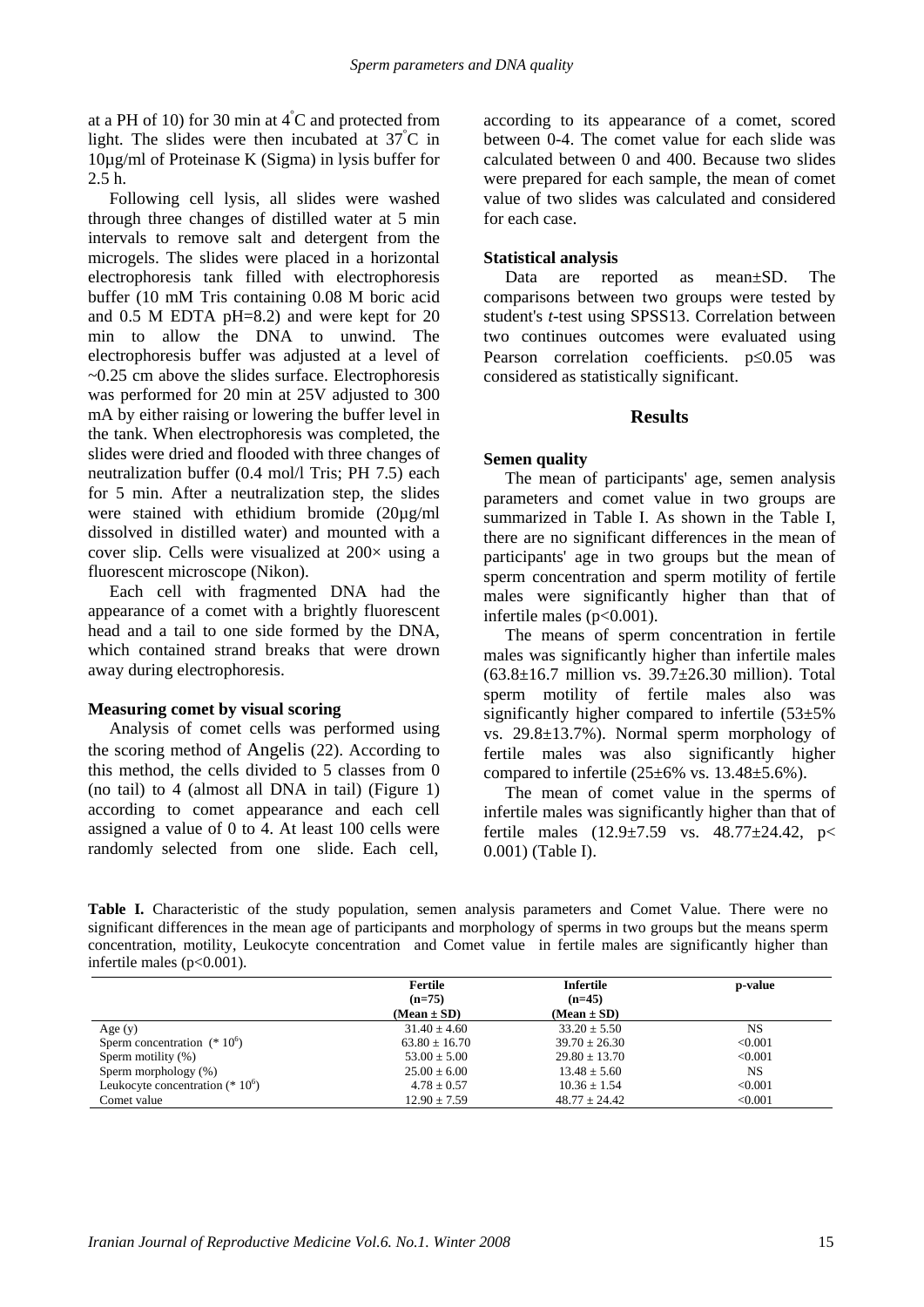



**Figure 1.** Comet assay, figure A shows sperm without DNA fragmentation (grade 0) and figure B shows sperm with high degree of DNA damage (grade 4).



**Figure 2**. Correlation analysis between sperm motility in fertile males and comet value. There is a negative correlation between sperm motility and comet value ( $R = -0.263$ ,  $p < 0.02$ ).



**Figure 3**. Correlation analysis between sperm motility in infertile males and comet value. There is a negative correlation between sperm motility and comet value  $(R = -0.45, p < 0.002)$ .



**Figure 4**. Correlation analysis between sperm morphology in infertile males and comet value. There is a negative correlation between sperm morphology and comet value ( $R = -0317$ ,  $p < 0.03$ ).

 In fertile group there was not any correlation between sperm concentration and morphology with sperm DNA damage (Comet value), but a significant negative correlation was observed between sperm motility and DNA damage (Comet value) in this group ( $p<0.02$ , R= -0.263) (Figure 2). In infertile group, a significant negative correlation was observed between DNA damage and sperm motility ( $p<0.002$ ,  $R = -0.45$ ) (Figure 3). Also a significant negative correlation was observed between DNA damage and morphology  $(p<0.03, R= -0.317)$  (Figure 4). In addition, there was no significant correlation between sperm concentration and sperm DNA damage (Comet value) in infertile group.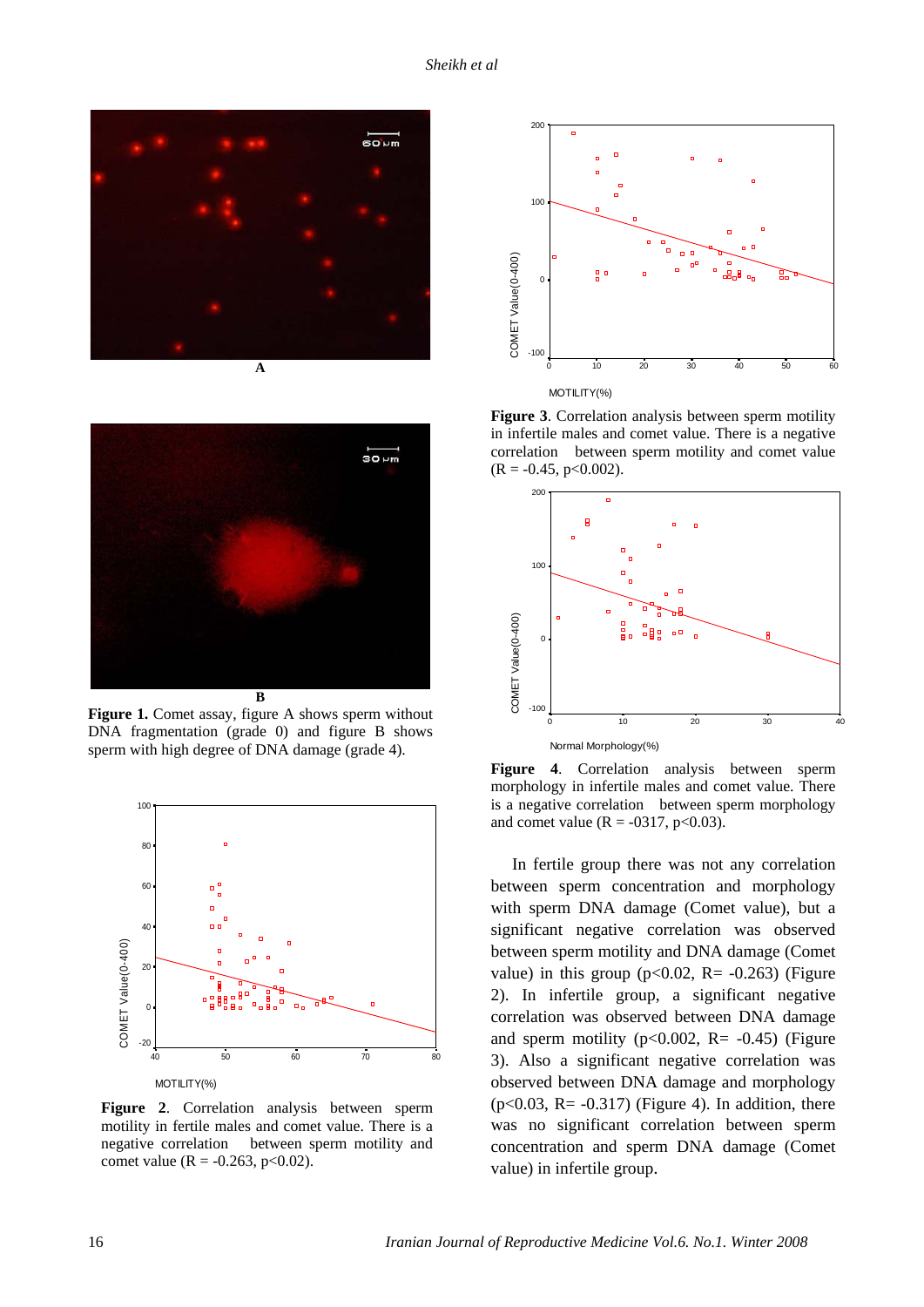## **Discussion**

 This study indicate that sperm DNA damages in infertile males is significantly higher than fertile males and sperms with abnormal morphology and low levels of motility has more abnormal DNA damages than motile and normal sperms.

 Our results have provided evidence of an important relationship between some of semen parameters and sperm DNA damage. Sperm DNA damage as assessed by Comet assay demonstrated a very clear negative relationship with sperm motility and morphology. Normozoospermics had a lower percentage of sperm with DNA damage compared with infertile group. Our finding of negative relationship between DNA damage and semen quality is supported by data from other laboratories. For example, Irvine et al. (16) evaluated the association between semen parameters and DNA integrity among a group of infertile patients and a group of normozoospermic donors. They showed that semen parameters, especially sperm concentration, were inversely correlated with the comet assay parameters. Sun and colleagues (3) have demonstrated a significant negative correlation between semen parameters and DNA damage in sperm. However, this relationship was not found by Hughes et al. (17) who examined DNA fragmentation rates in the spermatozoa of normozoospermic fertile donors and asthenozoospermic infertile patients with modified single-cell gel electrophoresis assay, possibly because of differences in composition of their study group. Although the extent of DNA damage is closely related to sperm function and male infertility, the origin of such damage is still largely controversial. It is believed that despite of improper packaging and ligation during sperm maturation and germ cell apoptosis, oxidative stress is an important factor in sperm DNA damage (4). This is important as mature spermatozoa with DNA damage may exhibit lower functional potential and this may explain the patients'subfertility status.

 In summary, we have demonstrated that there was a negative correlation between sperm motility and morphology in infertile males and sperm DNA damage. Also there was negative correlation between sperm motility and DNA damage in infertile males. According to these results we can conclude that testing sperm DNA damage is helpful in selection of spermatozoa with the least amount of damage for use in assisted conception.

In turn, this may alleviate the financial social and emotional problems associated with failed ART attempts.

#### **References**

- 1. Agarwal A, Allamaneni SSR. The effect of Sperm DNA damage on assisted reproduction outcomes, a review. *Minereva Ginocol* 2004; 56: 235-245.
- 2. Sharma RK, Said T, Agarwal A. Sperm DNA damage and its clinical relevance in assessing reproductive outcome. *Asian J Androl* 2004; 6(2):139-148.
- 3. Sun JG, Jurisicova A, Casper RF. Detection of deoxyribonucleic acid fragmentation in human sperm: correlation with fertilization in vitro. *Biol Reprod* 1997; 56(3): 602-607.
- 4. Saleh RA, Agarwal A, Nada EA, El-Tonsy MH, Sharma RK, Meyer A, et al. Negative effects of increased sperm DNA damage in relation to seminal oxidative stress in men with idiopathic and male factor infertility. *Fertil Steril* 2003; 79 Suppl 3: 1597-1605.
- 5. Alvarez JG. DNA fragmentation in human spermatozoa: significance in the diagnosis and treatment of infertility. *Minerva Ginecol* 2003; 55: 233-239.
- 6. Morris ID, Ilott S, Dixon L, Brison DR. The spectrum of DNA damage in human sperm assessed by single cell gel electrophoresis (Comet assay) and its relationship to fertilization and embryo development. *Hum Reprod* 2002; 17: 990–998.
- 7. Perreault SD, Aitken RJ, Baker HW, Evenson DP, Huszar G, Irvine DS, et al. Integrating new tests of sperm genetic integrity into semen analysis: breakout group discussion. *Adv Exp Med Biol* 2003; 518: 253–268.
- 8. Ramos L, Wetzels AM. Low rates of DNA fragmentation in selected motile human spermatozoa assessed by the TUNEL assay. *Hum Reprod* 2001; 16: 1703–1707
- 9. Shen HM, Dai J, Chia SE, Lim A, Ong CN. Detection of apoptotic alterations in sperm in subfertile patients and their correlations with sperm quality. *Hum Reprod* 2002; 17: 1266–1273.
- 10. Giwercman A, Richthoff J, Hjollund H, Bonde JP, Jepson K, Frohm B, et al. Correlation between sperm motility and sperm chromatin structure assay parameters. *Fertil Steril* 2003; 80: 1404–1412.
- 11. McVicar CM, McClure N, Williamson K, Dalzell LH Lewis SE. Incidence of Fas positivity and deoxyribonucleic acid double-stranded breaks in human ejaculated sperm. *Fertil Steril* 2004; 81 Suppl 1: 767– 774.
- 12. Lachaud C, Tesarik J, Canadas ML, Mendoza C. Apoptosis and necrosis in human ejaculated spermatozoa. *Hum Reprod* 2004; 19: 607–610.
- 13. Sills ES, Fryman JT, Perloe M, Michels KB, Tucker MJ. Chromatin fluorescence characteristics and standard semen analysis parameters correlations observed in andrology testing among 136 males referred for infertility evaluation. *J Obstet Gynaecol* 2004; 24 : 74– 77.
- 14. Oosterhuis GJ, Mulder AB, Kalsbeek-Batenburg E, Lambalk CB, Schoemaker J, Vermes I. Measuring apoptosis in human spermatozoa a biological assay for semen quality. *Fertil Steril* 2000; 74: 245–250.
- 15. Lopes S, Sun JG, Juriscova A, Meriano J, Casper RF. Sperm deoxyribonucleic acid fragmentation is increased in poor-quality semen samples and correlates with failed